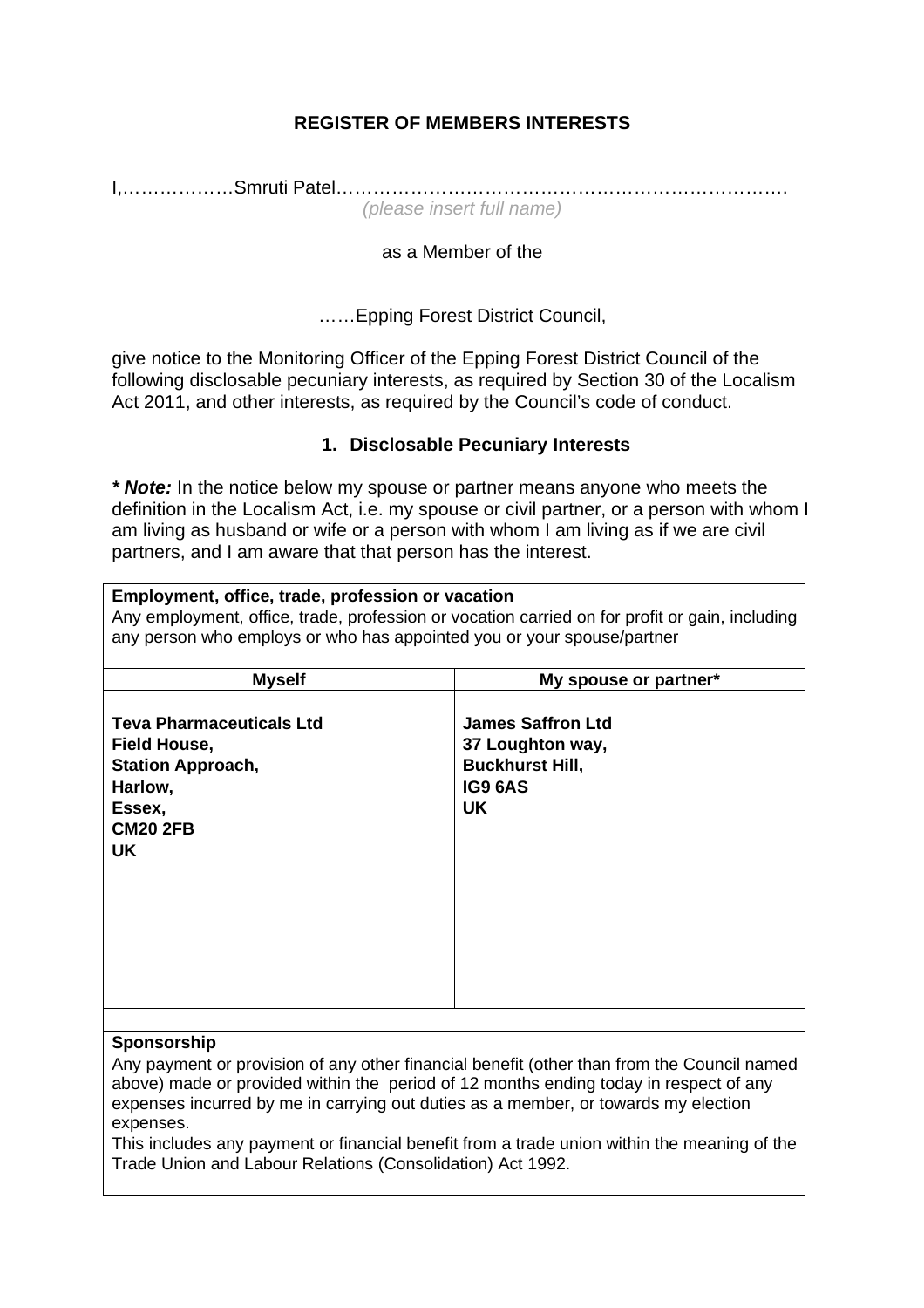| <b>Myself</b> | My spouse or partner* |
|---------------|-----------------------|
| N/A           |                       |
|               | N/A                   |
|               |                       |
|               |                       |
|               |                       |
|               |                       |
|               |                       |

## **Contracts**

Any contract which is made between

- me or my spouse or partner\*, or
- a firm in which either of us is a partner, or
- a body corporate of which either of us is a director, or
- a body in the securities of which either of us has a beneficial interest)

and the Council named above—

(a) under which goods or services are to be provided or works are to be executed; and (b) which has not been fully discharged.

| <b>Myself</b> | My spouse or partner* |
|---------------|-----------------------|
| N/A           | N/A                   |
|               |                       |
|               |                       |
|               |                       |
|               |                       |
|               |                       |
|               |                       |

#### **Land**

Any beneficial interest<sup>1</sup> in land which is within the area of the Council named above.

| <b>Myself</b>    | My spouse or partner* |
|------------------|-----------------------|
| Address of land: | Address of land:      |
| N/A              | N/A                   |
|                  |                       |
|                  |                       |
|                  |                       |
|                  |                       |
|                  |                       |
|                  |                       |
|                  |                       |
|                  |                       |
| Liconcoc         |                       |

#### **Licences**

Any licence (alone or jointly with others) to occupy land in the area of the Council named above for a month or longer.

| <b>Myself</b> | My spouse or partner* |
|---------------|-----------------------|
|---------------|-----------------------|

<sup>1</sup> Beneficial interest could include land or property which you own, or have a right to occupy (e.g. a tenancy) or receive an income from. This may include your home.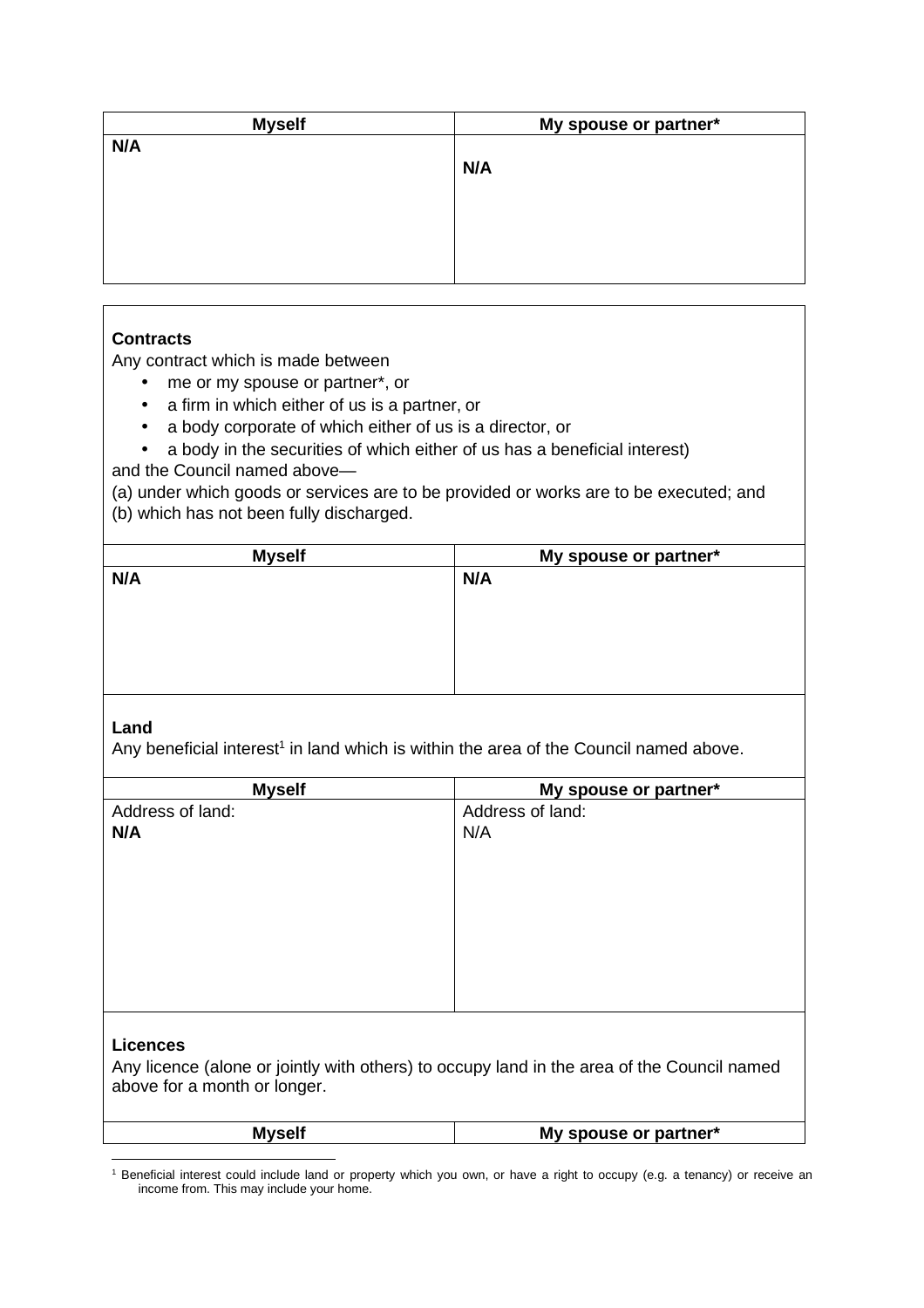| N/A | N/A |
|-----|-----|
|     |     |
|     |     |
|     |     |
|     |     |
|     |     |
|     |     |

## **Corporate tenancies**

Any tenancy where (to my knowledge)—

(a) the landlord is the Council named above; and

(b) the tenant is a body in which I or my spouse or partner\* has a beneficial interest.

| <b>Myself</b> | My spouse or partner* |
|---------------|-----------------------|
| N/A           | N/A                   |
|               |                       |
|               |                       |
|               |                       |
|               |                       |
|               |                       |
|               |                       |
|               |                       |
|               |                       |
|               |                       |

## **Securities<sup>2</sup>**

Any beneficial interest in securities of a body where—

(a) that body (to my knowledge) has a place of business or land in the area of the Council named above; and

(b) either—

(i) the total nominal value of the securities exceeds £25,000 or one hundredth of the total issued share capital of that body; or

(ii) if the share capital of that body is of more than one class, the total nominal value of the shares of any one class in which I or my spouse or partner\*has a beneficial interest exceeds one hundredth of the total issued share capital of that class.

| <b>Myself</b> | My spouse or partner* |
|---------------|-----------------------|
| N/A           | N/A                   |
|               |                       |
|               |                       |
|               |                       |
|               |                       |
|               |                       |
|               |                       |

<sup>&</sup>lt;sup>2</sup> "securities" means shares, debentures, debenture stock, loan stock, bonds, units of a collective investment scheme within the meaning of the Financial Services and Markets Act 2000 and other securities of any description, other than money deposited with a building society.